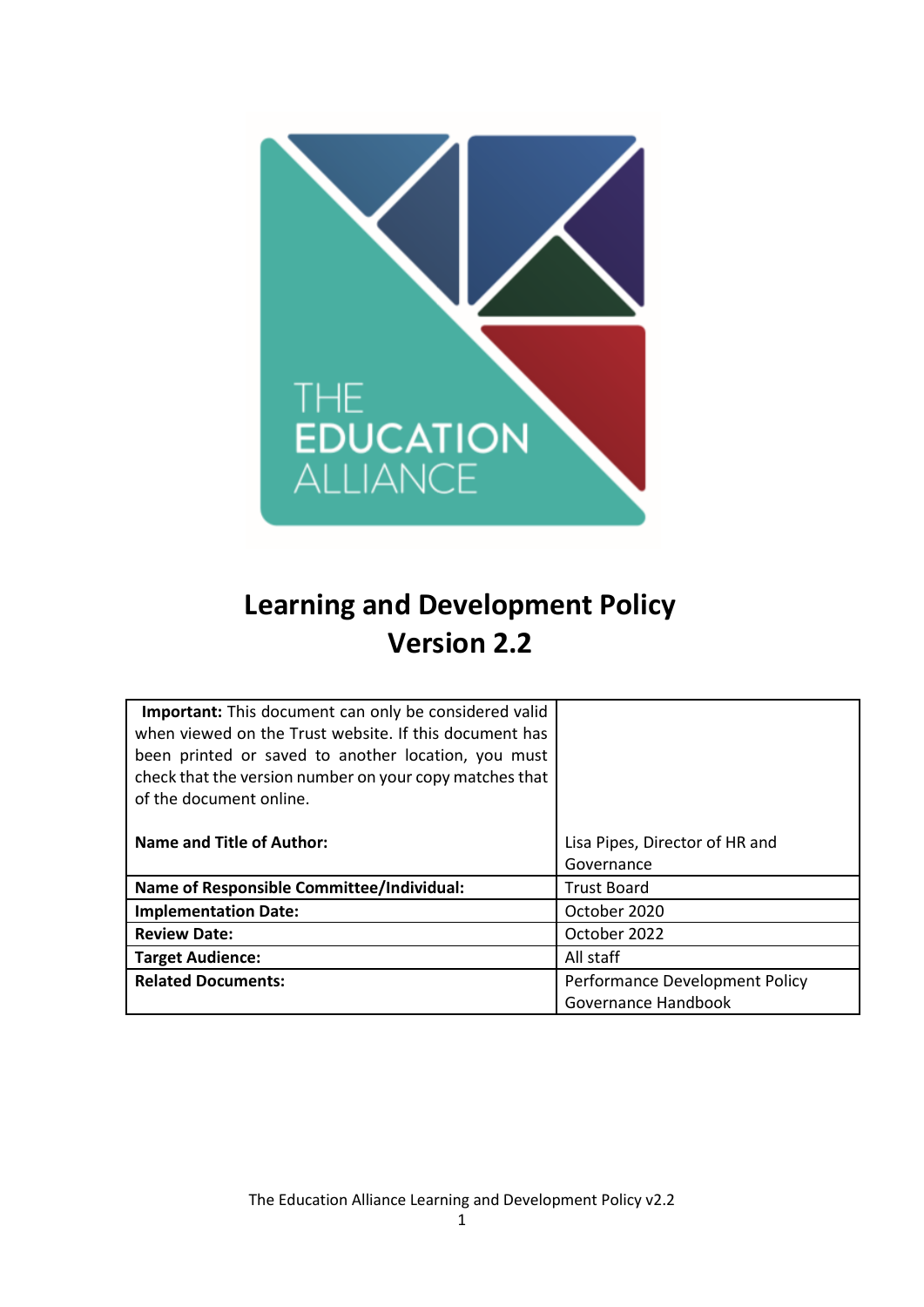#### **Contents**

|    | <b>Section</b>                                                 | Page |
|----|----------------------------------------------------------------|------|
|    | <b>Policy Statement</b>                                        | 3    |
| 1. | <b>Purpose</b>                                                 | 3    |
| 2. | <b>Scope</b>                                                   | 4    |
|    | 3. Roles and Responsibilities                                  | 4    |
|    | 4. Equality and Diversity                                      | 4    |
|    | 5. Statutory and Mandatory Training                            | 4    |
|    | 6. Learning and Development Requests                           | 5    |
| 7. | <b>High Cost Learning</b>                                      | 5    |
|    | 8. Evaluation and Impact of Learning                           | 6    |
|    | 9. Monitoring Compliance with and Effectiveness of this Policy | 6    |
|    | 10. Review                                                     | 6    |
|    | <b>Appendices</b>                                              |      |
|    | 1. Statutory and Mandatory Training List                       |      |
|    | 2. Sponsored Learning Agreement                                | 15   |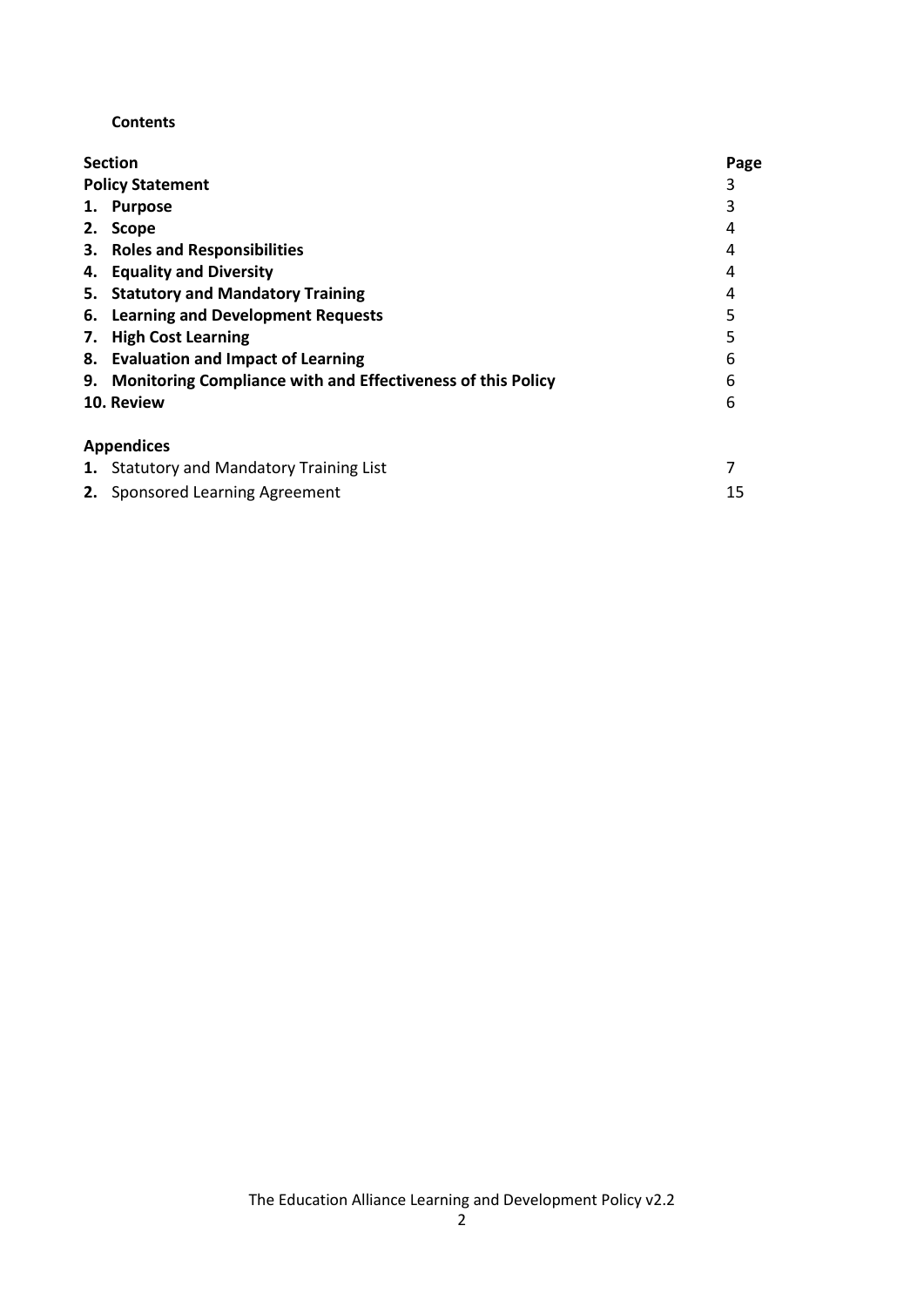#### **POLICY STATEMENT**

We are here to make great schools and happier, stronger communities so that people have better lives. We do this by:

- Always doing what is right
- Trusting in each other and standing shoulder to shoulder
- Doing what we know makes the difference

Doing what is right means always acting with integrity, in the interests of others and being honest, open and transparent.

As an adaptive, agile organisation, The Education Alliance (the 'Trust') is committed to enriching employee capability, maximising the strengths of every employee. The Trust invests in learning and development, providing employees with a range of opportunities aligned to the needs of the organisation and the needs of teams and individuals in a fair, transparent, sustainable way.

We recognise that the commitment and care shown by all our people are fundamental to the success of our students and we promise our people that they will be supported, encouraged, respected and provided with an enjoyable and rewarding working environment. The Trust is dedicated to developing, growing and retaining talented people and we invest heavily in learning and development. We recognise that the commitment and care shown by all our people are fundamental to the success of our students and we promise our people that they will be supported, encouraged, respected and provided with an enjoyable and rewarding working environment. Managers and staff work together to ensure they have access to learning and development opportunities that align with current and future needs, utilising strengths and building a successful, sustainable organisation.

The success of the organisation is due to our employees performing at a consistently high level, through a shared passion for teaching and learning, high aspirations for student learning, with each individual continually developing and growing professionally in an ever-changing environment. The Trust aims to recruit talented employees, provide them with the resources and freedom to perform at their best, encourage them to share best practice, innovate and collaborate, and engage them in taking actions which result in the Trust making great schools and happier communities so that people have better lives.

# **1. PURPOSE**

Learning and development sits within a framework of performance development, ensuring employees have clear roles and responsibilities alongside clarity of expectations, required knowledge, skills and competencies. Performance development enables managers and employees to consider current and future needs, plans and objectives. Reviewing performance, knowledge, skills, expertise and recent experiences, research and development against current and future needs enables each of us to learn and continue to improve and develop. Employees are able to assess with their line manager their learning and development needs and to prioritise those needs. Managers are also able to consider team development needs and opportunities, encouraging shared development and collaboration.

The Trust acknowledges that the success of the organisation relies on excellent leadership, a shared passion for teaching and learning, high aspirations for student/pupil learning, and a talented workforce that continues to grow and develop. It is vital that employees are able to access high quality learning and development at the right time in a fair, transparent, affordable and sustainable way. Learning and development needs to be appropriate and accessible, and learning styles should be considered, ensuring we offer a range of learning opportunities, ensuring it is effective in meeting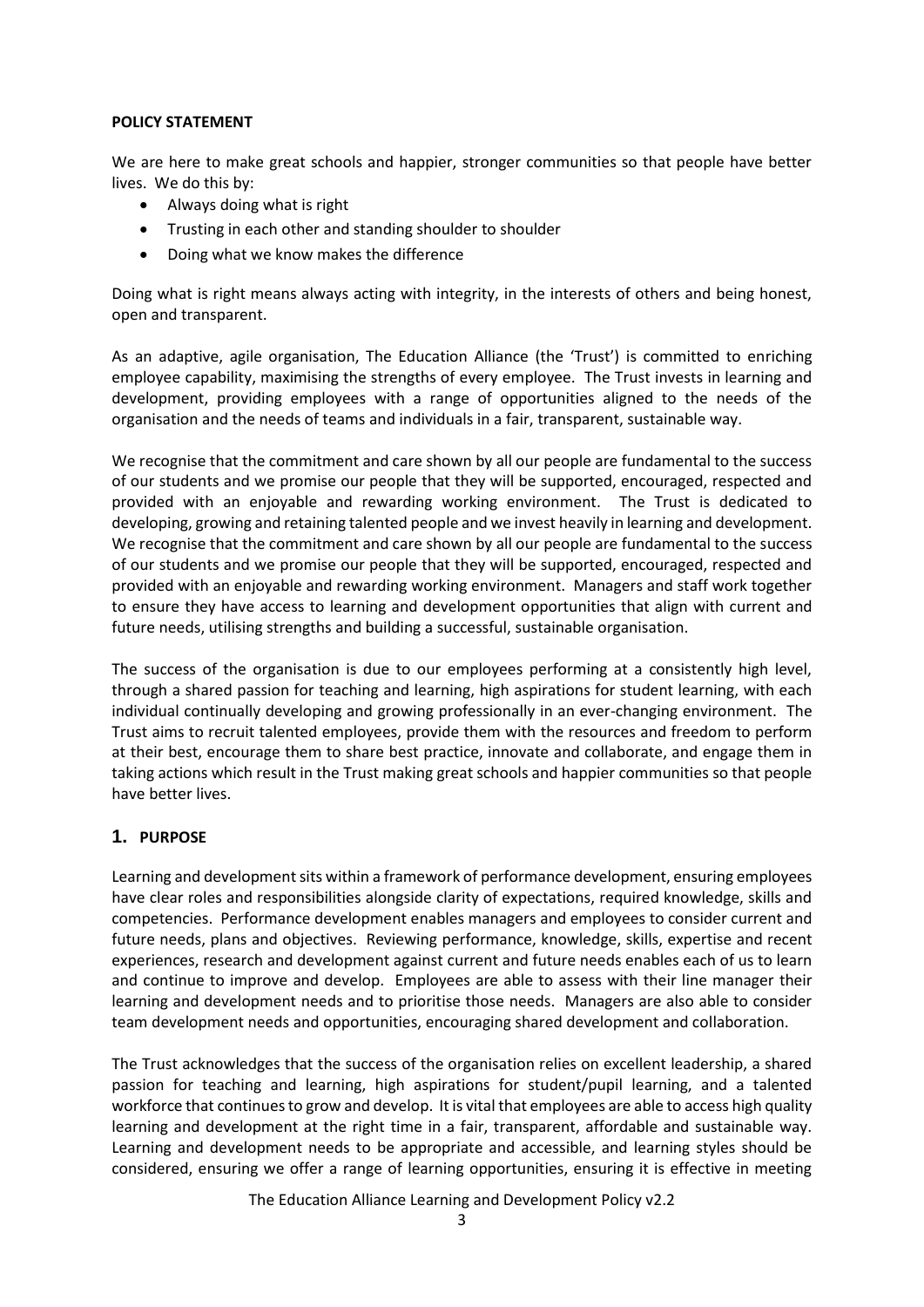individual needs. Learning and development should be valuable, enjoyable, interesting and should not be burdensome on individuals.

# **2. SCOPE**

This policy applies to all employees and other stakeholders such as Trustees, Members, Governors and trainees.

# **3. ROLES AND RESPONSIBILITIES**

The **Trust Board** is responsible for reviewing and approving this policy. Members, Trustees and Governors must be willing and able to access appropriate learning and development through the Trust, particularly statutory and mandatory training requirements.

The **CEO and Executive Principal** are responsible for ensuring staff and others adhere to this policy and that learning and development is aligned to the Trust plans and objectives. The CEO and Executive Principal will also monitor return on investment, access and impact.

The **Human Resources Department** is responsible for ensuring that all employees are aware of this policy and associated procedures. The team will also ensure that this policy is implemented fairly and consistently.

**Leaders and managers** must ensure they implement this policy fairly and equitably, seeking guidance, clarification and support as and when required.

All **employees** must be willing and able to access appropriate learning and development, ensuring their knowledge, skill and expertise is up-to-date and that they comply with the statutory and mandatory training requirements.

The **Local Governing Bodies and Headteachers** are responsible for monitoring the application of this policy within their respective schools, ensuring it is applied fairly and consistently, ensuring that an appropriate framework is in place to enable fair access to high quality learning and development opportunities that are fit for purpose, value for money and address current and future needs.

# **4. EQUALITY AND DIVERSITY**

The Trust is committed to:

- Promoting equality and diversity in its policies, procedures and guidelines, adhering to the Equality Act 2010.
- Ensuring staff have fair access to high quality learning and development opportunities.
- Delivering high quality teaching and services that meet the diverse needs of its student population and its workforce, ensuring that no individual or group is disadvantaged.

# **5. STATUTORY AND MANDATORY TRAINING**

Statutory and mandatory training is embedded in the Trust's culture of continual professional development. It is based on legal requirements; therefore, it is crucial that employees and officers comply with the statutory and mandatory training requirements for their role, ensuring individuals and the Trust operate safely and legally. Failure to adhere to this requirement places individuals, teams and the Trust as a whole at risk and whilst the Trust will encourage compliance in a supportive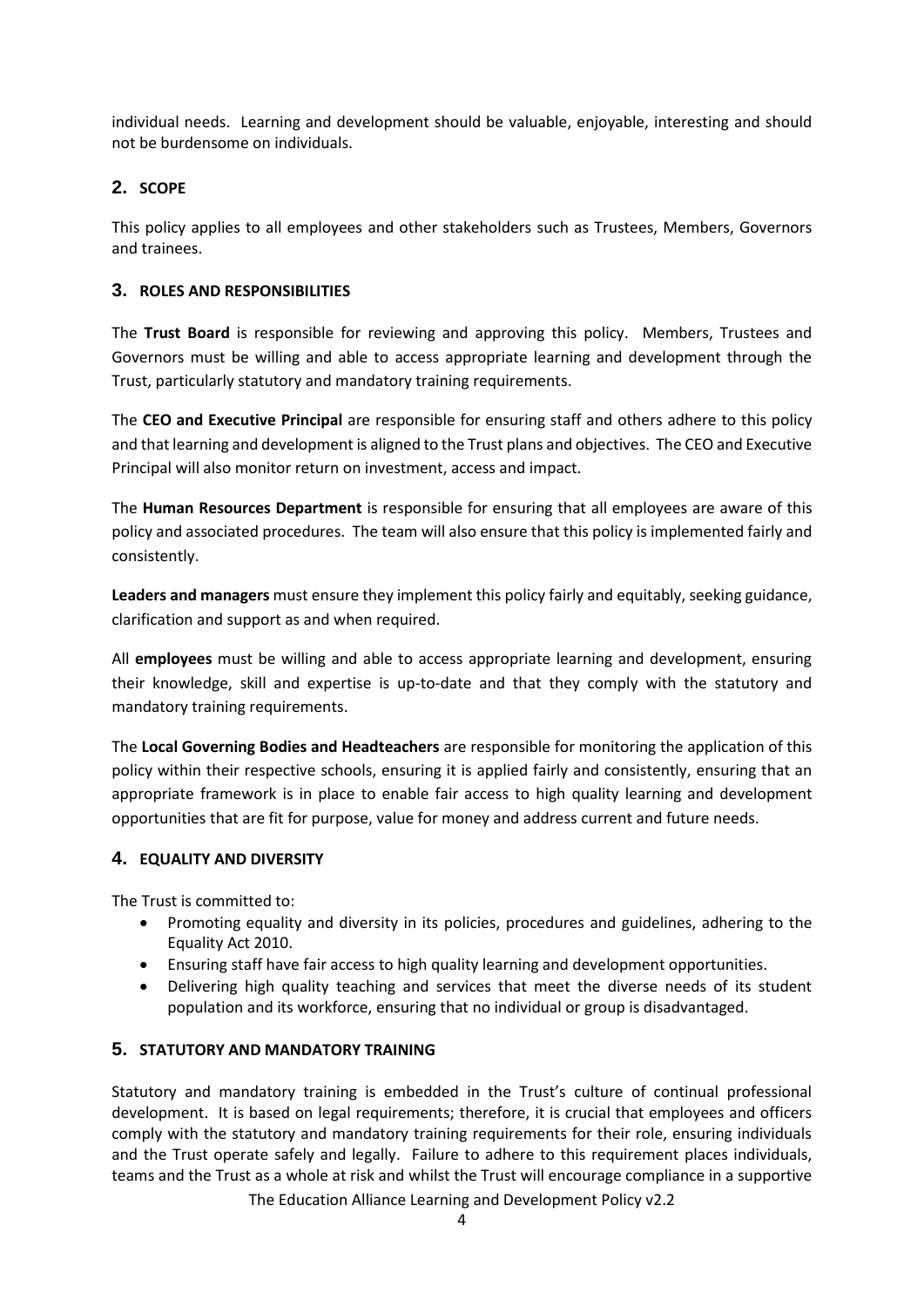way, where an individual refuses or consistently fails to comply, further action may be taken as appropriate to mitigate the associated risk (e.g. potential disciplinary action for employees/failure to achieve a satisfactory probationary period and removal of office for a Trustee/Governor).

Achievement of statutory and mandatory training requirements is crucial; therefore, it is unlikely that employees will have additional learning and development requests approved where they have failed to meet their statutory/mandatory requirements. Statutory and mandatory training is classed as a priority in terms of learning and development budgetary spend and approval mechanisms. Additional learning and development requirements are viewed as secondary priorities and learning and development requests that are purely aspirational and not required for the fulfilment of the role may be approved where it is viewed to be in the best interests of the Trust and there is funding available, once all primary and secondary learning and development needs have been met. A guide detailing statutory and mandatory requirements can be found in appendix 1. The list is not exhaustive and may require review as statutory and mandatory requirements may change.

The Trust is committed to utilising its apprenticeship levy to enable a greater number of apprenticeships within the Trust, whilst also providing employees with learning and development opportunities, which can be funded through the levy.

# **6. LEARNING AND DEVELOPMENT REQUESTS**

Learning and development requirements should be identified as part of the performance development process. When submitting a request, employees should detail the reason for their request, which should fall into one of the following categories:

- 1. Statutory, mandatory or compliance training
- 2. Addressing a particular gap in skills, knowledge or competencies
- 3. Required CPD
- 4. Maintain professional standards
- 5. Contribute to departmental/whole school/Trust development
- 6. Career progression/succession planning

Employees should make every reasonable effort to attend learning and development activities arranged by the Trust or their school and failure to attend may result in the employee having to repay the cost of the course fees and any expenses paid. Employees and/or line managers wishing to cancel internal and external attendance at learning and development events must notify the individual that originally approved their learning request at the earliest opportunity.

# **7. HIGH COST LEARNING**

The Trust is committed to the development of its employees and will, where possible, support individuals in obtaining further education qualifications, provided that it will directly enhance the individual's performance and there is a clear benefit to the Trust. Before agreeing to contribute or pay for high cost training, the Trust will explore the potential for the same or similar training to be accessed as an apprenticeship, which means it can be funded via the apprenticeship levy.

Where there is a significant cost to the Trust (e.g. over £2,000) employees may be asked to sign a 'Sponsored Learning Agreement' (Appendix 2) to agree the repayment of a proportion of the cost of the fees to the Trust by the employee should they leave the organisation within a specified period of time. Sponsored learning agreements will not apply to statutory and mandatory training requests.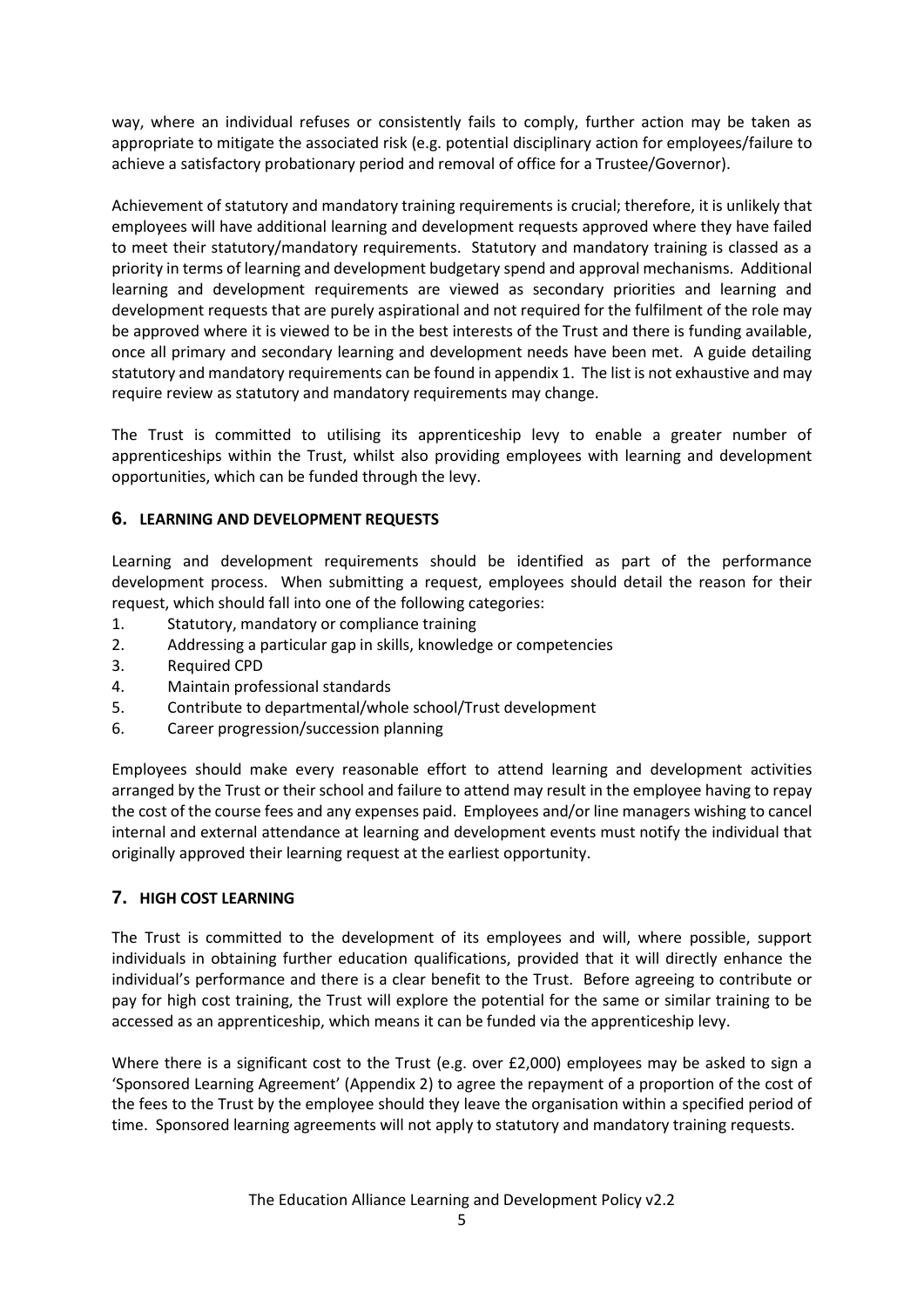Associated fees and expenses (e.g. resources and time off for study or exams) will be agreed on an individual basis, taking into account the commitment from the individual with regards cost and time. Employees are expected to complete their study/exams in their own time where possible, however the Trust understands that this is not always possible and therefore employees must notify the Trust of any required time off at the time of signing the Sponsored Agreement Form so that the request can be considered as a whole before the learning and development request is approved. Failure to disclose associated fees and expenses, and associated leave requirements at the time of initial request may result in costs and leave being refused at a later date.

# **8. EVALUATION AND IMPACT OF LEARNING**

Employees are encouraged to provide their managers with feedback regarding the way in which the activity met their learning needs to enable the Trust to continue to deliver and commission high quality learning and development that is also value for money, meeting or surpassing specified learning needs. Line managers are expected to facilitate the dissemination of learning and development within and across teams to widen the scope of learning and development across the organisation in a collaborative, cost-effective way.

Employees are encouraged to reflect on their learning, considering how it might improve their performance at work.

# **9. MONITORING COMPLIANCE WITH AND EFFECTIVENESS OF THE POLICY**

Effectiveness and compliance of this policy will be monitored on an annual basis.

# **10. REVIEW**

This policy will be reviewed within two years of the date of implementation with recognised trade unions via the JCC.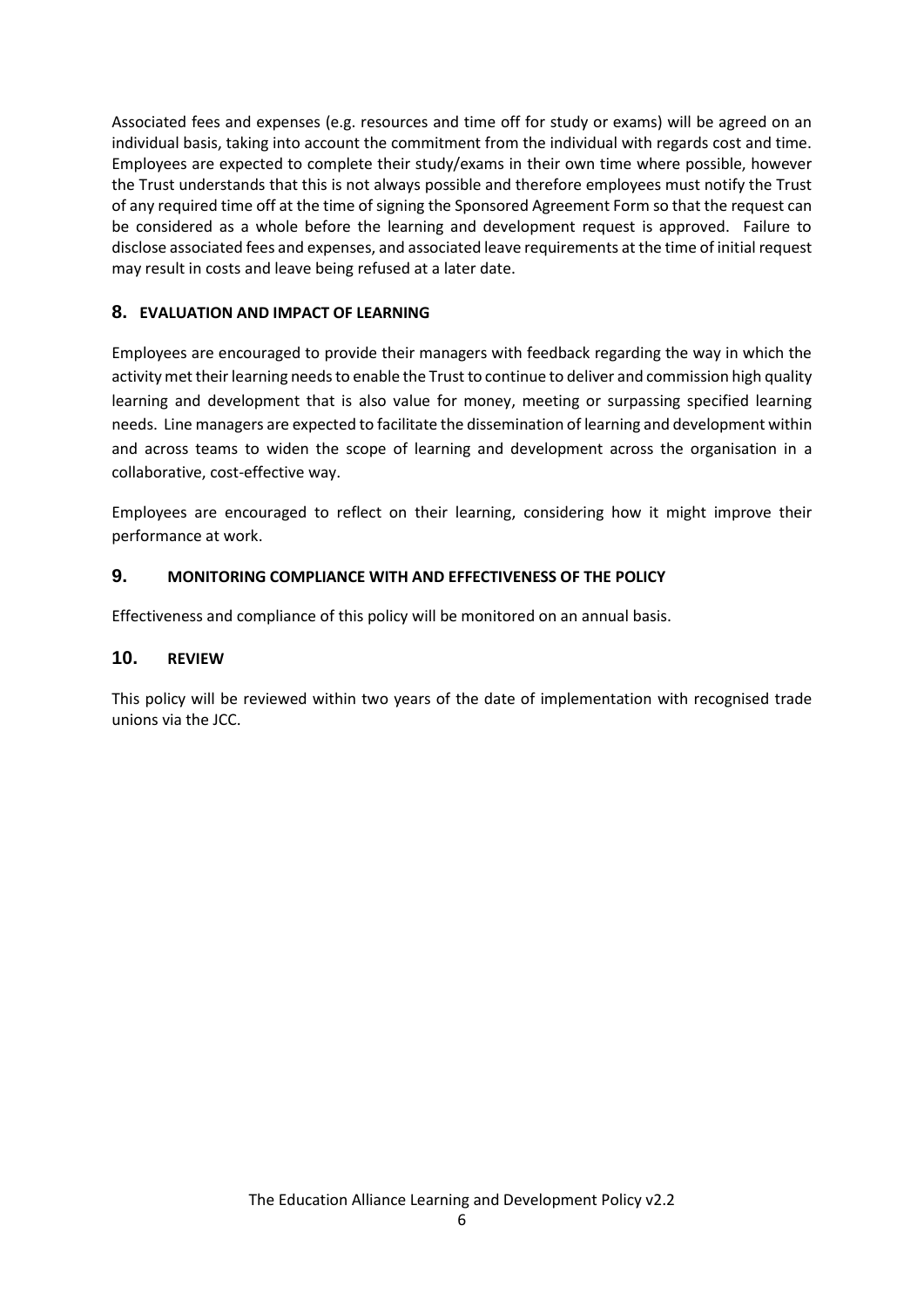# **Appendix 1**

| Learning<br>and<br><b>Develop</b><br>ment        | Online<br><b>Training</b><br>Course<br>(Educare) | Frequency                                                             | <b>Teache</b><br>rs &<br><b>Classr</b><br>oom<br><b>Suppo</b><br>rt | <b>Leaders</b><br>and<br>Line<br><b>Manage</b><br>rs | <b>Administr</b><br>ation | Premi<br>ses | Finan<br>ce,<br>HR,<br>Data,<br>$\mathsf{I}\mathsf{T}$ | Clean<br>ing | Cater<br>ing | Inclusi<br>on &<br>Pasto<br>ral | Lunchti<br>me<br><b>Supervi</b><br>sors | Spo<br>rts | <b>YW</b><br><b>TT</b> | <b>Stud</b><br>ent<br>Pane<br>ls | Other                                                                                                                                                                                        |
|--------------------------------------------------|--------------------------------------------------|-----------------------------------------------------------------------|---------------------------------------------------------------------|------------------------------------------------------|---------------------------|--------------|--------------------------------------------------------|--------------|--------------|---------------------------------|-----------------------------------------|------------|------------------------|----------------------------------|----------------------------------------------------------------------------------------------------------------------------------------------------------------------------------------------|
| Asbesto<br>s<br>Awaren<br>ess<br><b>Training</b> | Raising<br>awarenes<br>s of<br><b>Asbestos</b>   | On<br>appointm<br>ent and<br>Every 3<br>years<br>thereafter<br>$\ast$ |                                                                     |                                                      |                           | $Y^*$        |                                                        |              |              |                                 |                                         |            |                        |                                  | *Head<br>of Bus &<br>Ops,<br>Premise<br>s<br><b>Manage</b><br>r,<br><b>Caretake</b><br>rs                                                                                                    |
| <b>COSHH</b>                                     | Covered<br>in H&S in<br><b>Educatio</b><br>$n^*$ | On<br>appointm<br>ent and<br>Every 3<br>years<br>thereafter<br>$\ast$ | $Y^*$                                                               |                                                      |                           | $Y^*$        |                                                        | $Y^*$        | $Y^*$        |                                 |                                         |            |                        |                                  | All staff<br>who<br>may<br>deal<br>with<br>chemical<br>s i.e.<br><b>Science</b><br><b>Teachers</b><br>, Techs,<br><b>Caretake</b><br>rs,<br><b>Cleaners</b><br><b>Catering</b><br>Staff etc. |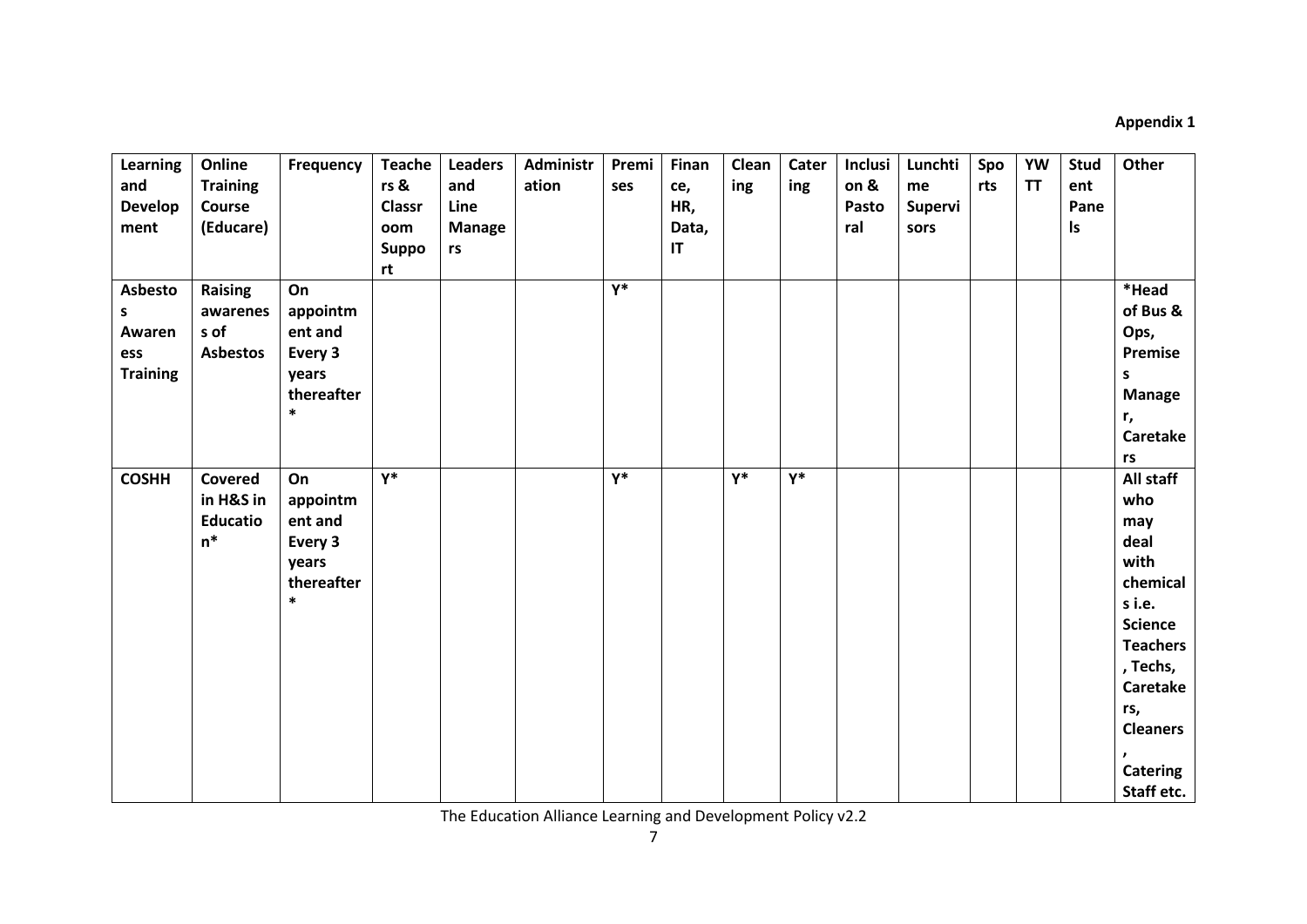| <b>Display</b><br><b>Screen</b><br>Equipme<br>nt | <b>Working</b><br>with<br>display<br>screen<br>equipme<br>nt | On<br>appointm<br>ent and<br>ad-hoc as<br>workstati<br>on needs<br>change                             | $\overline{Y^*}$ | $\overline{Y^*}$ | Y |   | Y     |   |   | $\overline{Y^*}$ |   |   | $\overline{Y^*}$ |   | Anyone<br>classed<br>as a DSE<br>User -<br>HR to<br>determi<br>ne using<br>the<br>templat<br>e<br>provided     |
|--------------------------------------------------|--------------------------------------------------------------|-------------------------------------------------------------------------------------------------------|------------------|------------------|---|---|-------|---|---|------------------|---|---|------------------|---|----------------------------------------------------------------------------------------------------------------|
| <b>Equality</b><br>and<br><b>Diversity</b>       | <b>Equality</b><br>&<br><b>Diversity</b>                     | On<br>appointm<br>ent, with<br>updates<br>provided<br>where<br>there is a<br>change to<br>legislation | Y                | Y                | Y | Y | Y     | Y | Y | Y                | Y | Υ | Y                | Υ |                                                                                                                |
| E-Safety                                         | Online<br><b>Safety</b>                                      | On<br>appointm<br>ent with<br>updates<br>provided<br>where<br>legislation<br>changes                  | $Y^*$            | $Y^*$            |   |   | $Y^*$ |   |   | $Y^*$            |   |   | $Y^*$            |   | Any staff<br>member<br>who<br>would<br>supervis<br>e a child<br>or young<br>person<br>using<br>the<br>internet |
| <b>Fire</b><br><b>Safety</b>                     |                                                              | <b>Annually</b>                                                                                       | Y                | Υ                | Y | Y | Υ     | Υ | Υ | Υ                | Υ | Y | Y                |   |                                                                                                                |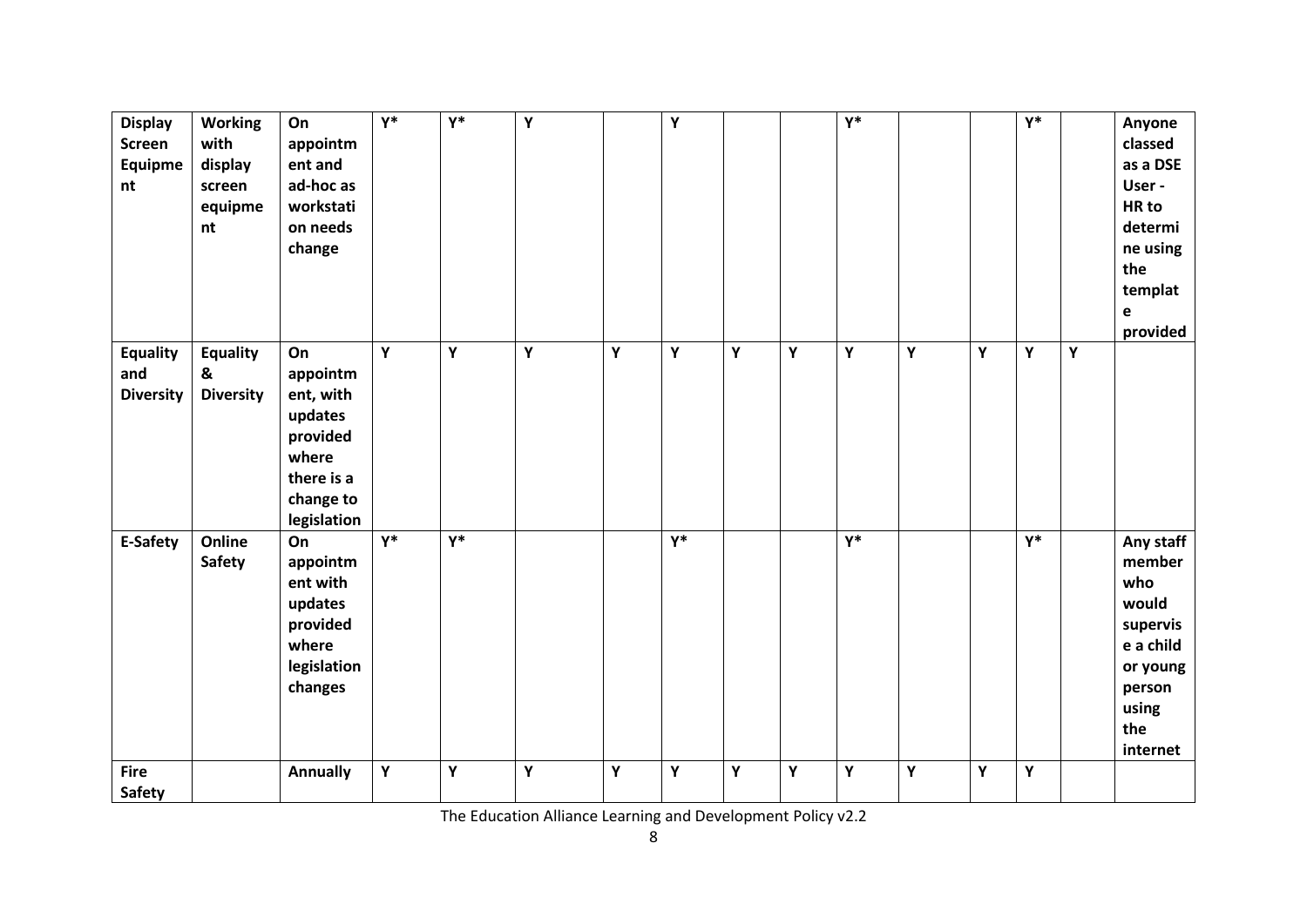| <b>First Aid</b>                   |                                                                                                | On<br>appointm<br>ent and<br>Every 3<br>years<br>thereafter<br>$\ast$                                |       |       |   |       |   |       |       |   |       |    | Please<br>consult<br><b>Trust</b><br><b>First Aid</b><br>Guide<br>for<br>require<br>ments |
|------------------------------------|------------------------------------------------------------------------------------------------|------------------------------------------------------------------------------------------------------|-------|-------|---|-------|---|-------|-------|---|-------|----|-------------------------------------------------------------------------------------------|
| Food<br>Safety &<br><b>Hygiene</b> | Food<br><b>Hygiene</b><br>& Safety<br>2018 (L2)                                                | On<br>appointm<br>ent and<br>Every 3<br>years<br>thereafter<br>$\ast$                                | $Y^*$ | $Y^*$ |   |       |   |       | $Y^*$ |   |       | γ* | Any staff<br>member<br>who<br>prepares<br>or<br>serves<br>food                            |
| <b>GDPR</b>                        | $\mathbf{A}$<br><b>Practical</b><br><b>Guide to</b><br>the GDPR<br>for<br><b>Educatio</b><br>n | On<br>appointm<br>ent with<br>updates<br>being<br>provided<br>where<br>legislation<br><b>Changes</b> | Y     | Y     | Υ | $Y^*$ | Υ | $Y^*$ | $Y^*$ | Y | $Y^*$ | Υ* | Any staff<br>member<br>who<br>may<br>come<br>into<br>contact<br>with<br>sensitive<br>data |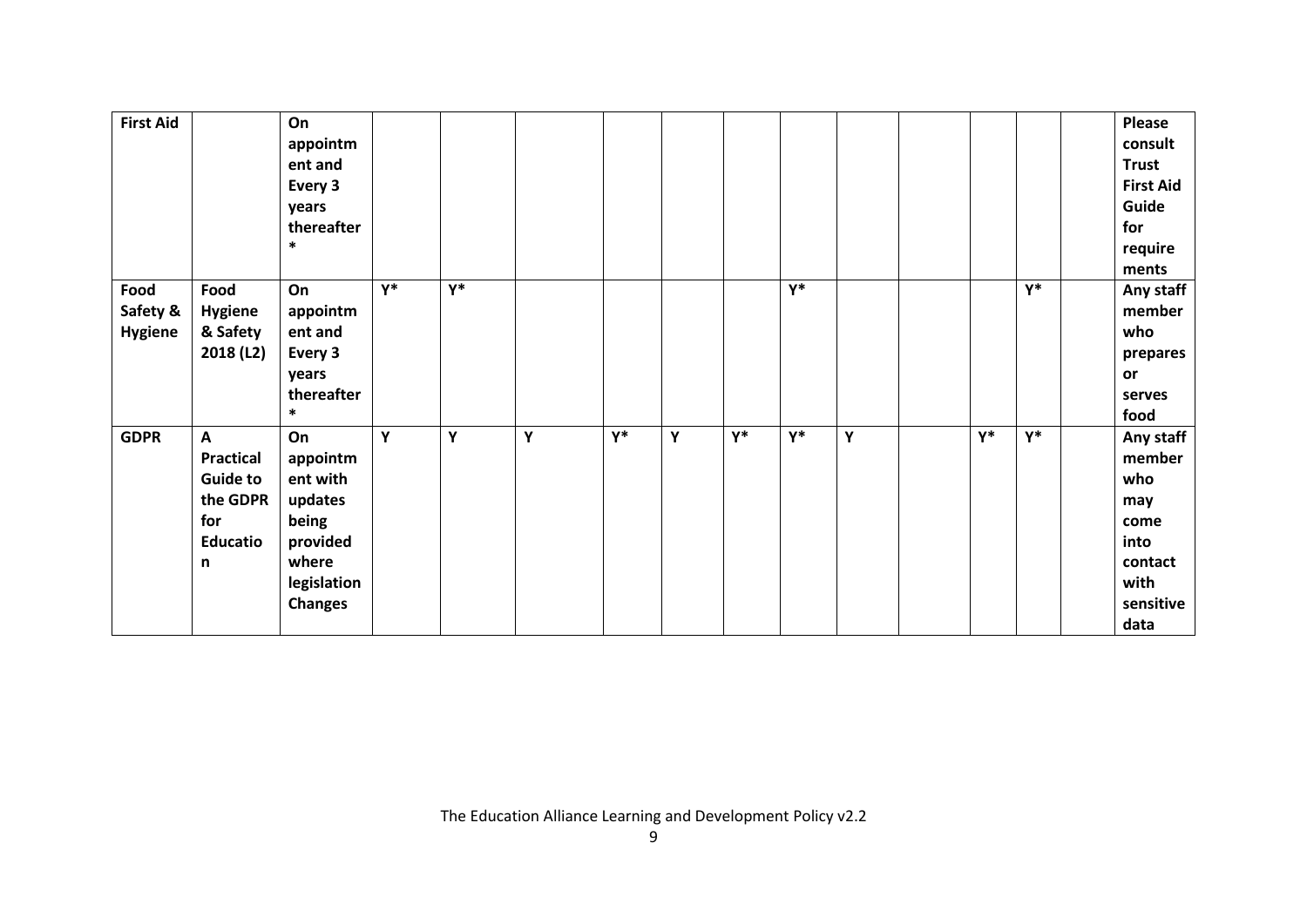| Health        | Health &        | <b>Full site</b> | Y | Υ     | Υ | Υ     | Υ | Υ | Y | Υ | Υ | Y | Y |                |
|---------------|-----------------|------------------|---|-------|---|-------|---|---|---|---|---|---|---|----------------|
| and           | Safety in       | H&S              |   |       |   |       |   |   |   |   |   |   |   |                |
| <b>Safety</b> | <b>Educatio</b> | induction        |   |       |   |       |   |   |   |   |   |   |   |                |
|               | n: Staff        | within 6         |   |       |   |       |   |   |   |   |   |   |   |                |
|               | Awarene         | weeks of         |   |       |   |       |   |   |   |   |   |   |   |                |
|               | ss (short       | commenc          |   |       |   |       |   |   |   |   |   |   |   |                |
|               | course)         | ement of         |   |       |   |       |   |   |   |   |   |   |   |                |
|               | &               | appointm         |   |       |   |       |   |   |   |   |   |   |   |                |
|               | <b>Health</b>   | ent with         |   |       |   |       |   |   |   |   |   |   |   |                |
|               | and             | toolbox          |   |       |   |       |   |   |   |   |   |   |   |                |
|               | Safety in       | talks/upd        |   |       |   |       |   |   |   |   |   |   |   |                |
|               | <b>Educatio</b> | ates when        |   |       |   |       |   |   |   |   |   |   |   |                |
|               | n (longer       | things           |   |       |   |       |   |   |   |   |   |   |   |                |
|               | course)         | change           |   |       |   |       |   |   |   |   |   |   |   |                |
| Health        | Health &        | Upon             |   | $Y^*$ |   | $Y^*$ |   |   |   |   |   |   |   | CEO,           |
| and           | Safety in       | appointm         |   |       |   |       |   |   |   |   |   |   |   | <b>Head of</b> |
| <b>Safety</b> | <b>Educatio</b> | ent with         |   |       |   |       |   |   |   |   |   |   |   | Bus &          |
|               | n: Senior       | new              |   |       |   |       |   |   |   |   |   |   |   | Ops,           |
|               | <b>Leaders</b>  | legislation      |   |       |   |       |   |   |   |   |   |   |   | Head           |
|               | and             | and best         |   |       |   |       |   |   |   |   |   |   |   | teacher,       |
|               | <b>Managers</b> | practice         |   |       |   |       |   |   |   |   |   |   |   | <b>Deputy</b>  |
|               |                 | being            |   |       |   |       |   |   |   |   |   |   |   | Head           |
|               |                 | shared as        |   |       |   |       |   |   |   |   |   |   |   | Teacher,       |
|               |                 | appropriat       |   |       |   |       |   |   |   |   |   |   |   | Premise        |
|               |                 | е                |   |       |   |       |   |   |   |   |   |   |   | S              |
|               |                 |                  |   |       |   |       |   |   |   |   |   |   |   | <b>Manage</b>  |
|               |                 |                  |   |       |   |       |   |   |   |   |   |   |   | r              |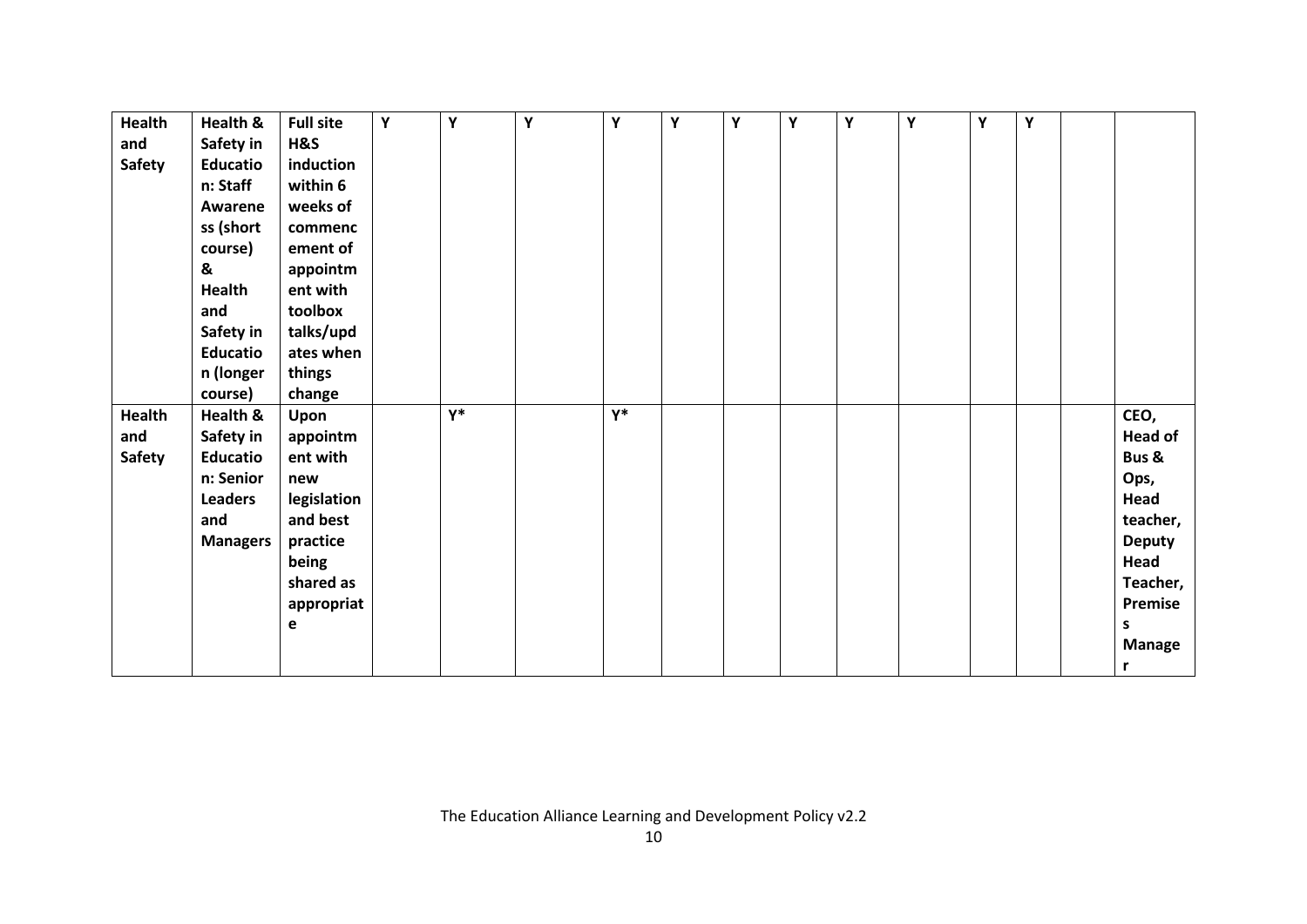| <b>KCSiE</b>    |                 | Staff to be  | Y     | $\mathbf Y$      | $\mathbf Y$ | Y | Υ | Y | Υ | Y                | Υ | Y | Υ |               |
|-----------------|-----------------|--------------|-------|------------------|-------------|---|---|---|---|------------------|---|---|---|---------------|
|                 |                 | briefed      |       |                  |             |   |   |   |   |                  |   |   |   |               |
|                 |                 | annually     |       |                  |             |   |   |   |   |                  |   |   |   |               |
|                 |                 | regarding    |       |                  |             |   |   |   |   |                  |   |   |   |               |
|                 |                 |              |       |                  |             |   |   |   |   |                  |   |   |   |               |
|                 |                 | any          |       |                  |             |   |   |   |   |                  |   |   |   |               |
|                 |                 | changes      |       |                  |             |   |   |   |   |                  |   |   |   |               |
|                 |                 | to KCSiE     |       |                  |             |   |   |   |   |                  |   |   |   |               |
|                 |                 | and          |       |                  |             |   |   |   |   |                  |   |   |   |               |
|                 |                 | instructed   |       |                  |             |   |   |   |   |                  |   |   |   |               |
|                 |                 | to read      |       |                  |             |   |   |   |   |                  |   |   |   |               |
|                 |                 | the most     |       |                  |             |   |   |   |   |                  |   |   |   |               |
|                 |                 | relevant     |       |                  |             |   |   |   |   |                  |   |   |   |               |
|                 |                 | <b>KCSiE</b> |       |                  |             |   |   |   |   |                  |   |   |   |               |
|                 |                 | document     |       |                  |             |   |   |   |   |                  |   |   |   |               |
| <b>LAC</b>      |                 | On           | $Y^*$ | $\overline{Y^*}$ |             |   |   |   |   | $\overline{Y^*}$ |   |   |   | Any staff     |
| <b>Training</b> |                 | Appointm     |       |                  |             |   |   |   |   |                  |   |   |   | member        |
|                 |                 | ent and      |       |                  |             |   |   |   |   |                  |   |   |   | who is        |
|                 |                 | refreshed    |       |                  |             |   |   |   |   |                  |   |   |   | designat      |
|                 |                 | in line      |       |                  |             |   |   |   |   |                  |   |   |   | ed to         |
|                 |                 | with LA      |       |                  |             |   |   |   |   |                  |   |   |   | support       |
|                 |                 | requireme    |       |                  |             |   |   |   |   |                  |   |   |   | <b>Looked</b> |
|                 |                 | nts          |       |                  |             |   |   |   |   |                  |   |   |   | after         |
|                 |                 |              |       |                  |             |   |   |   |   |                  |   |   |   | Children      |
| <b>Manual</b>   | <b>Moving</b>   | To be        | Y     | Υ                | Y           | Y | Y | Y | Y | Y                | Y | Υ | Υ |               |
| <b>Handling</b> | and             | included     |       |                  |             |   |   |   |   |                  |   |   |   |               |
|                 |                 |              |       |                  |             |   |   |   |   |                  |   |   |   |               |
|                 | <b>Handling</b> | in Full site |       |                  |             |   |   |   |   |                  |   |   |   |               |
|                 |                 | H&S          |       |                  |             |   |   |   |   |                  |   |   |   |               |
|                 |                 | Induction    |       |                  |             |   |   |   |   |                  |   |   |   |               |
|                 |                 | and          |       |                  |             |   |   |   |   |                  |   |   |   |               |
|                 |                 | associated   |       |                  |             |   |   |   |   |                  |   |   |   |               |
|                 |                 | guidelines   |       |                  |             |   |   |   |   |                  |   |   |   |               |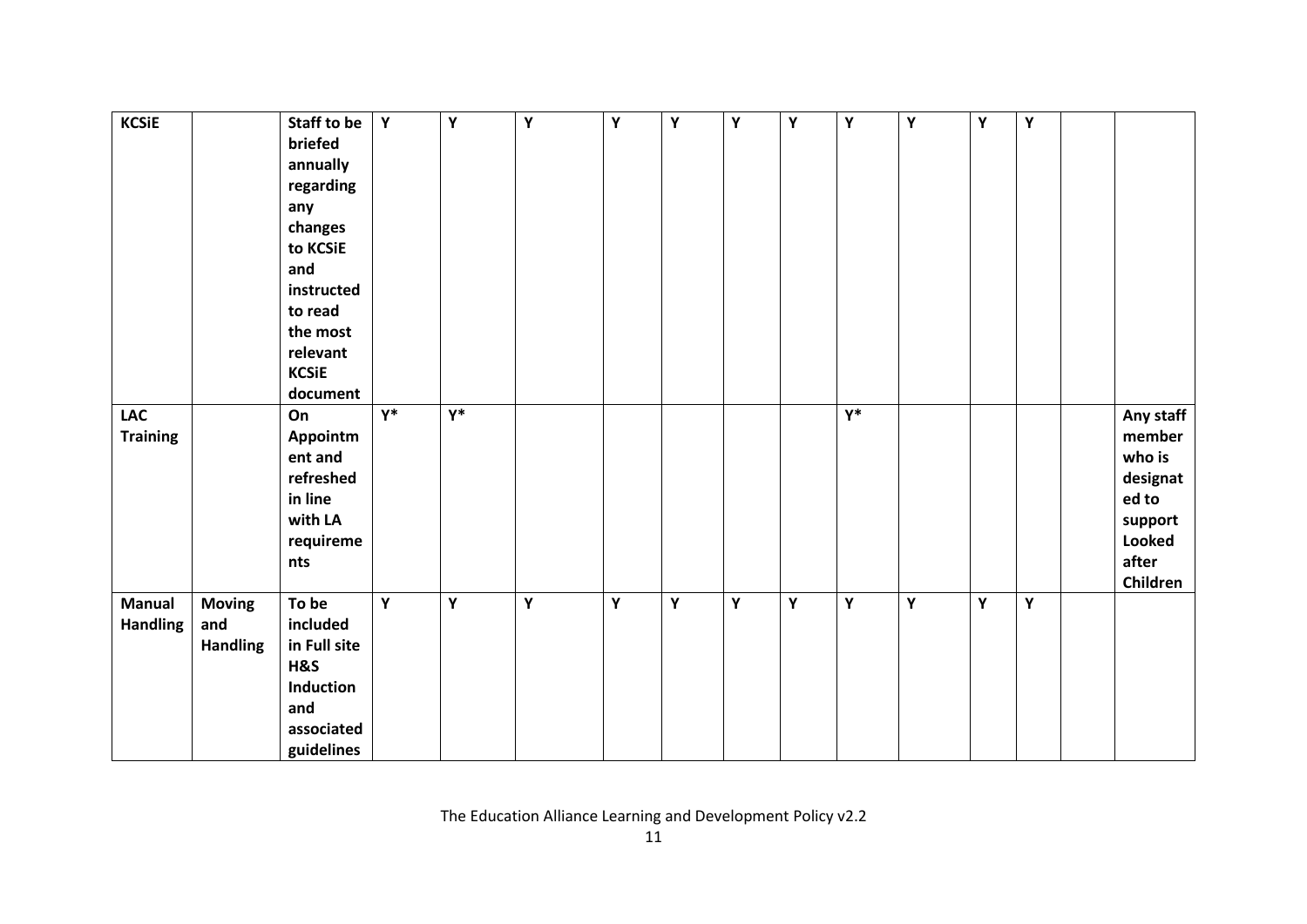| <b>Medicati</b><br>on                                     | Administr<br>ation of<br><b>Medicati</b><br>on in<br><b>Schools</b>                        | On<br>appointm<br>ent and<br>Every 3<br>years<br>thereafter<br>$\ast$                                 |   |       |   |   |       |   |   |   |   |   |   |             | Anyone<br>who<br>administ<br>ers<br>medicati<br>on                                   |
|-----------------------------------------------------------|--------------------------------------------------------------------------------------------|-------------------------------------------------------------------------------------------------------|---|-------|---|---|-------|---|---|---|---|---|---|-------------|--------------------------------------------------------------------------------------|
| <b>PREVEN</b><br>$\mathsf{T}$                             | The<br>Prevent<br><b>Duty</b>                                                              | On<br>appointm<br>ent, with<br>updates<br>provided<br>where<br>there is a<br>change to<br>legislation | Y | Y     | Y | Y | Υ     | Y | Υ | Υ | Υ | Y | Y | $\mathbf Y$ |                                                                                      |
| Recruit<br>ment<br>and<br><b>Selectio</b><br>$\mathsf{n}$ |                                                                                            | On<br>appointm<br>ent with<br>updates<br>provided<br>where<br>there is a<br>change to<br>legislation  |   | $Y^*$ |   |   | $Y^*$ |   |   |   |   |   |   | Y           | <b>Staff</b><br>frequent<br>ly<br>involved<br>in<br>recruitm<br>ent<br>processe<br>S |
| Safeguar<br>ding<br>Level<br>1/2                          | Child<br>Protectio<br>n in<br><b>Educatio</b><br>n or Child<br>Protectio<br>n<br>Refresher | On<br>appointm<br>ent and<br>Every 3<br>years<br>thereafter<br>$\ast$                                 | Y | Y     | Y | Y | Υ     | Y | Υ | Υ | Y | Y | Y | Υ           |                                                                                      |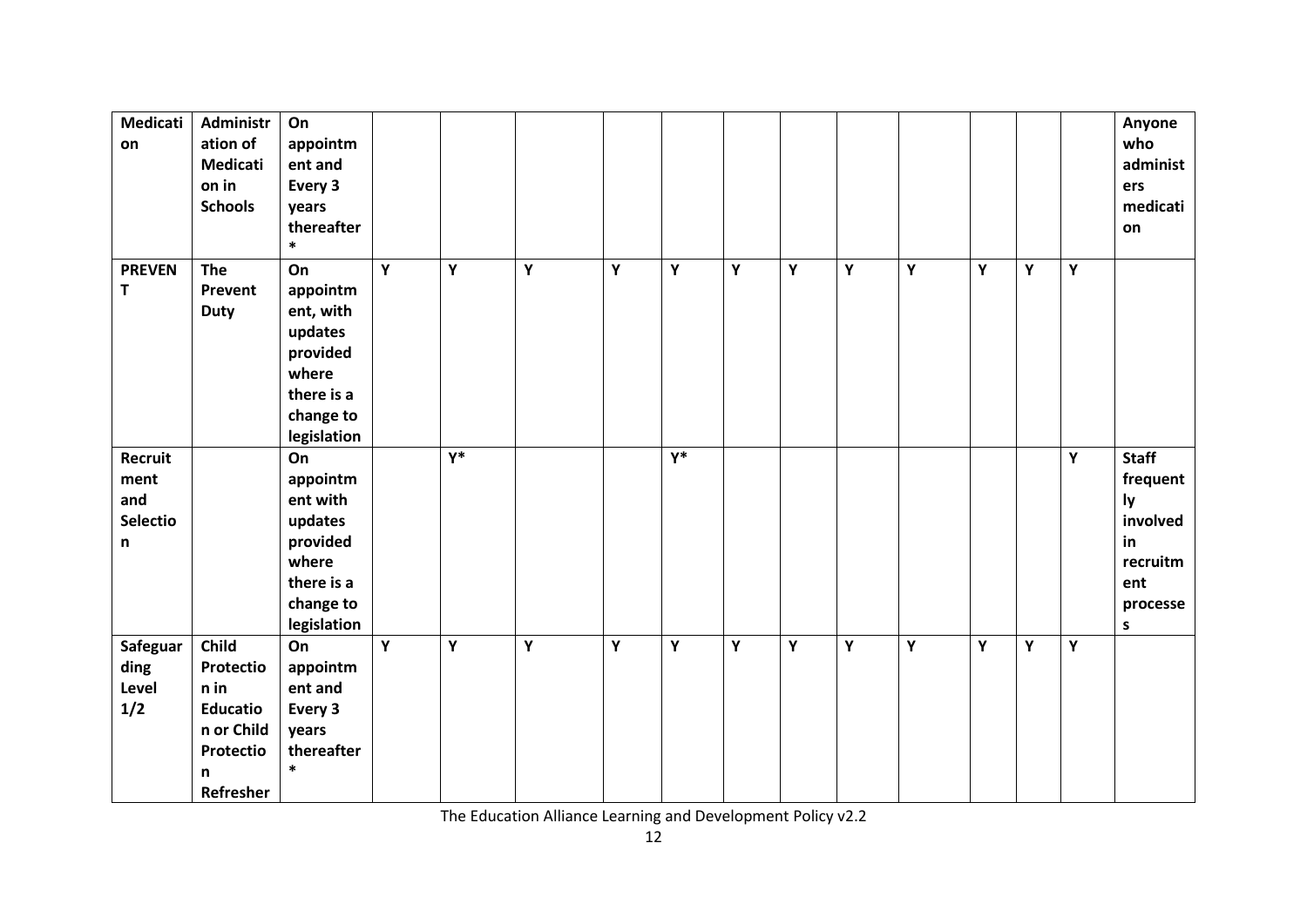|                                        | (for<br>renewals)                                   |                                                                                             |       |                  |       |                  |       |       |       |  |                                                                                              |
|----------------------------------------|-----------------------------------------------------|---------------------------------------------------------------------------------------------|-------|------------------|-------|------------------|-------|-------|-------|--|----------------------------------------------------------------------------------------------|
| Safeguar<br>ding<br>Level 3            | Child<br>Protectio<br>n<br><b>Advanced</b>          | On<br>appointm<br>ent and<br>Every 3<br>years<br>thereafter                                 |       | $Y^*$            |       |                  |       | $Y^*$ |       |  | DSL,<br><b>Deputy</b><br><b>DSL</b> and<br>Safeguar<br>ding<br><b>Officer</b>                |
| <b>Safer</b><br>Recruit<br>ment        | Safer<br>Recruitm<br>ent in<br><b>Educatio</b><br>n | On<br>appointm<br>ent with<br>updates<br>provided<br>where<br>legislation<br><b>Changes</b> |       | $\overline{Y^*}$ |       | $\overline{Y^*}$ |       |       |       |  |                                                                                              |
| <b>SEN</b><br><b>Training</b>          |                                                     | Within 3<br>years of<br>appointm<br>ent                                                     |       | $Y^*$            |       |                  |       |       |       |  | <b>SENCO</b>                                                                                 |
| <b>Working</b><br>at<br><b>Heights</b> | Covered<br>in H&S in<br><b>Educatio</b><br>$n^*$    | On<br>appointm<br>ent and<br>Every 3<br>years<br>thereafter<br>$\ast$                       | $Y^*$ |                  | $Y^*$ | $Y^*$            | $Y^*$ |       | $Y^*$ |  | Anyone<br>working<br>at<br>Heights,<br>i.e.<br>premise<br>s, IT,<br>anyone<br>who<br>teaches |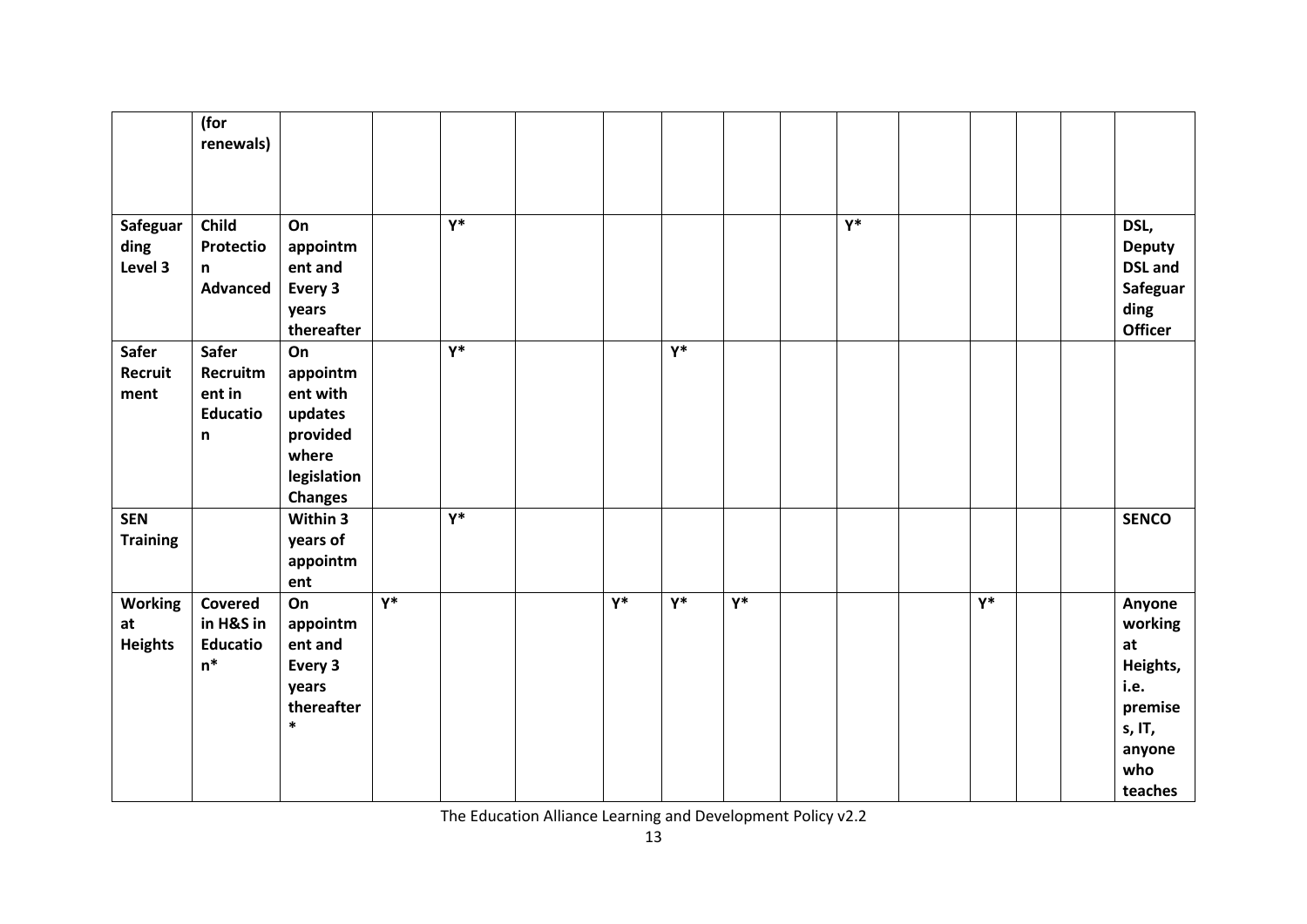|  |  |  |  |  |  |  | <br>climbing |
|--|--|--|--|--|--|--|--------------|
|  |  |  |  |  |  |  | etc.         |
|  |  |  |  |  |  |  |              |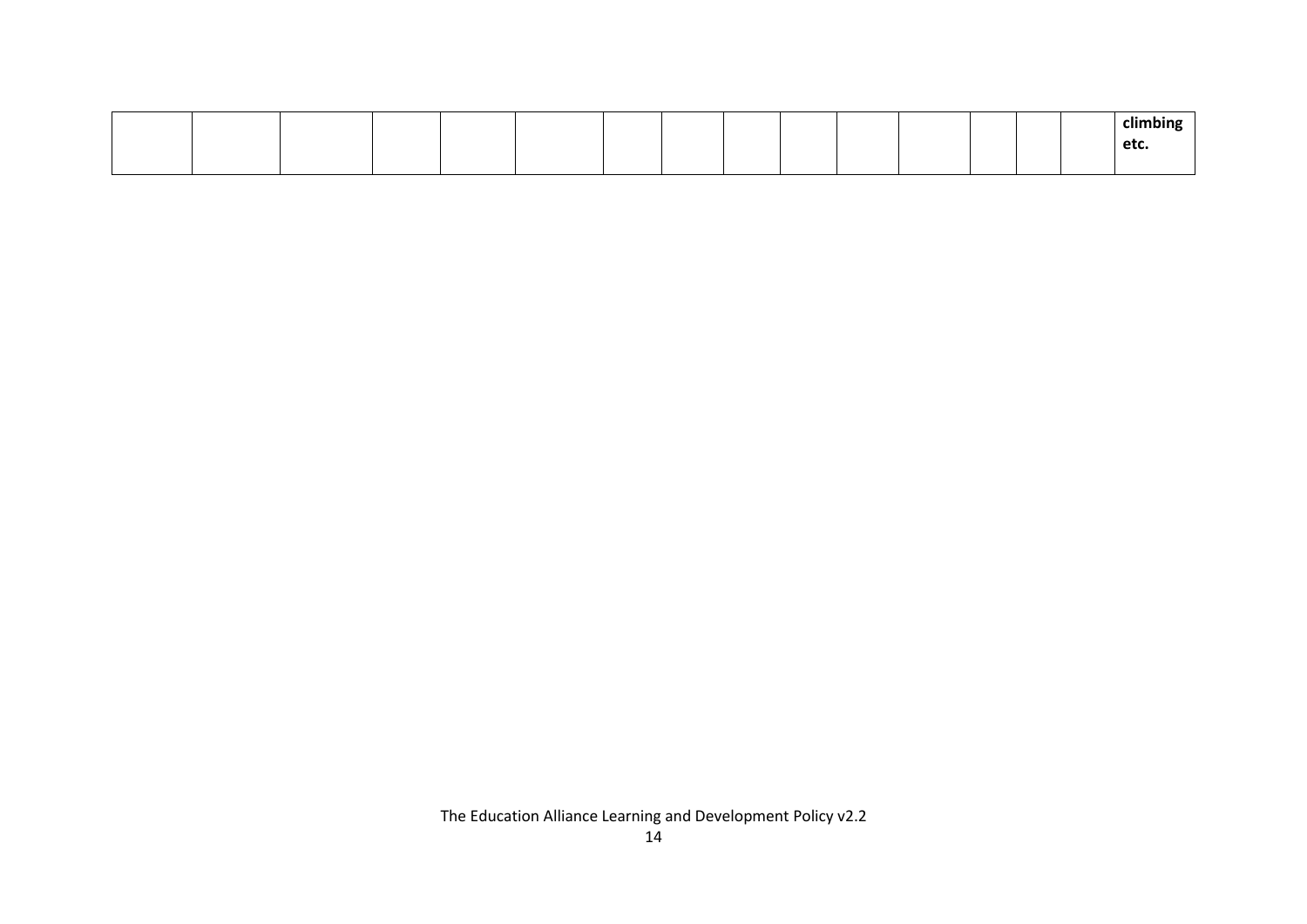#### **Appendix 2**

#### **The Education Alliance Sponsored Learning Agreement**

The Education Alliance is committed to the development of its staff and will support individuals in obtaining further education qualifications, provided that it will directly enhance the individual's performance and there is a clear benefit to the school.

A proportion of the cost of the fees will be repayable to the Trust by the employee in the following circumstances:

If the employee fails to complete a course that the Trust has paid for by

- not attending
- resigning from the course
- being asked to leave the course by the college/university/associated body
- voluntarily leaving the Trust

Under normal circumstances, the employee will be asked to repay the course fees and any other associated fees and expenses (i.e. exam fees, enrolment costs and the reimbursement of text book costs) in line with the following schedule. The Trust retains the discretion not to enforce payment of the above fees where the employee can prove circumstances beyond their reasonable control have led to the fee being repayable.

| <b>Time</b>                                | <b>Percentage of Fees recoverable</b> |
|--------------------------------------------|---------------------------------------|
| 1. During course/training                  | Up to 100% of all fees incurred       |
| 2. Up to 6 months from date of completion  | Up to 100% of all fees incurred       |
| 3. Up to 12 months from date of completion | Up to 50% of all fees incurred        |
| 4. Up to 18 months from date of completion | Up to 25% of all fees incurred        |
| 5. Up to 2 years from date of completion   | Up to 10% of all fees incurred        |
| 6. More than 2 years from the date of      | No recovery                           |
| completion                                 |                                       |

Where it is possible that fees become repayable, the employee hereby authorises deductions of the above from his/her salary. If the employee is unable to repay the fees, the Trust will meet with the employee with the aim of mutually agreeing a reasonable and appropriate course of action.